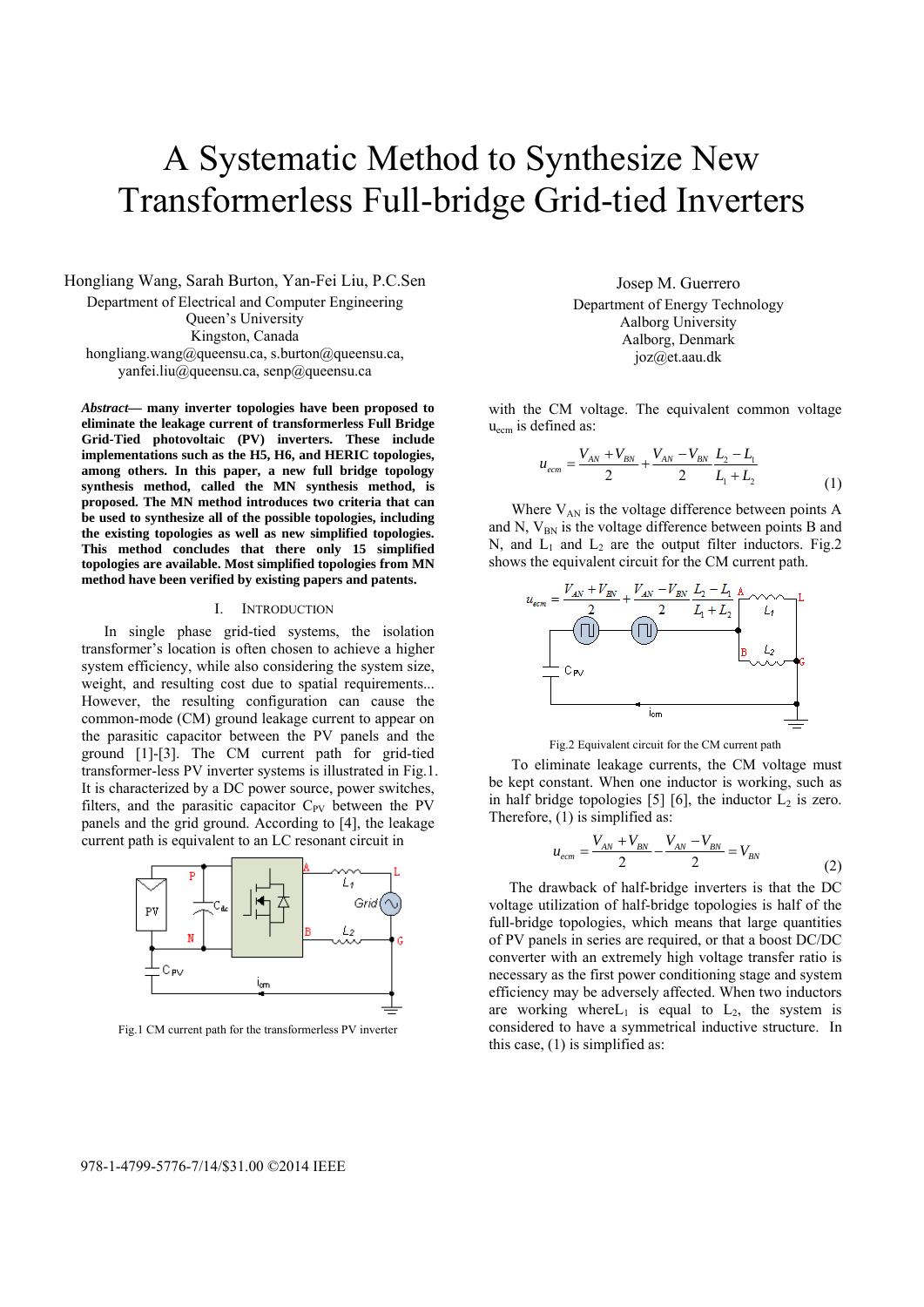$$
u_{ecm} = \frac{V_{AN} + V_{BN}}{2} - 0 = \frac{V_{AN} + V_{BN}}{2}
$$
 (3)

 From (3), the goal is keep the CM voltage constant for the full bridge topology. When compared to the bipolar SPWM, the unipolar SPWM has better performance in terms of the output current ripple and switching losses, though it cannot maintain a constant CM voltage. Instead, it generates the switching frequency CM voltage. For this reason, some state-of-the art-topologies such as the H5 inverter, HERIC inverter, etc., have been developed from the symmetrical structure [7]-[9].

 This paper is organized as follows: Section II describes the operation principles of the proposed method, Section III introduces all simplified topologies from MN principle, Section IV introduces non simplified topologies from MN principle, and Section V provides the results conclusions.

# II. OPERATION PRINCIPLES OF THE PROPOSED METHOD

Fig.3 shows the modulation for active power. The grid voltage and reference current are in phase. In the positive half period of the grid voltage, there are two operating modes for the inverter. Mode 1 is the positive conduction (PC) mode. The differential mode voltage  $V_{AB}$  is equal to input DC voltage. Mode 2 is the positive freewheeling (PF) mode. The differential mode voltage  $V_{AB}$  is equal to zero. In the negative half period of grid voltage, there are also two operating modes. Mode 3 is the negative conduction (NC) mode. Mode 4 is the negative freewheeling (NF) mode.



Fig.3 Modulation for active power

 Fig.4 shows the full bridge topology and schematic diagram. The point P indicates the positive DC bus, point N indicates negative DC bus, point A indicates the first output of the bridge, and point B indicates the second output of the bridge. From Eq. (3), the CM voltage must be constant in order to minimize the leakage current caused by the high frequency common mode voltage. During PC and NC operating mode, the CM voltage is equal to half of the DC voltage and is a constant.



Fig.4 Full bridge (a) full bridge topology (b) schematic diagram of full bridge

Therefore, no leakage current will be generated. The common mode voltage should be kept to half of the DC voltage during PF and NF operating modes in order to minimize the leakage current. This provides an indication of how to construct inverter topologies which consistently minimize the leakage current. Fig.5 shows an illustration for the four desired operating modes of a full bridge inverter with minimized leakage current.



Fig.5 Four modes of improved full bridge (a) PC mode (b) PF mode (c) NC mode (d)NF mode

 To best manage the leakage current, the inverter circuit should be constructed according to the following two criteria during PF and NF modes:

Firstly, all switches connected between the positive DC bus (P) and negative DC bus (N) must be off during the PF and NF intervals.

 Secondly, it is necessary to provide the new controlled branch for PF mode and NF mode, such as branches C and D, as shown in Fig. 5(b) and (d).

 In order to achieve these criteria, the mathematic analysis method called MN principle is been introduced.

 It is assumed that M denotes to the total number of switches that are turned on during PC mode.  $X_1$  denotes the number of switches that connect point P to point A in PC mode and  $X_2$  denotes the number of switches that connect point B to point N in PC mode. Thus:

$$
M = X_1 + X_2 \tag{4}
$$

Similarly, N denotes the total number of switches that are turned on during NC mode.  $Y_1$  denotes the number of switches that connect point P to point B and  $Y_2$  denotes the number of switches that connect point A to point N during NC mode. Thus:

$$
N = Y_1 + Y_2 \tag{5}
$$

 According to the criteria #1, during PF and NF operating mode, four switches should be off. They are the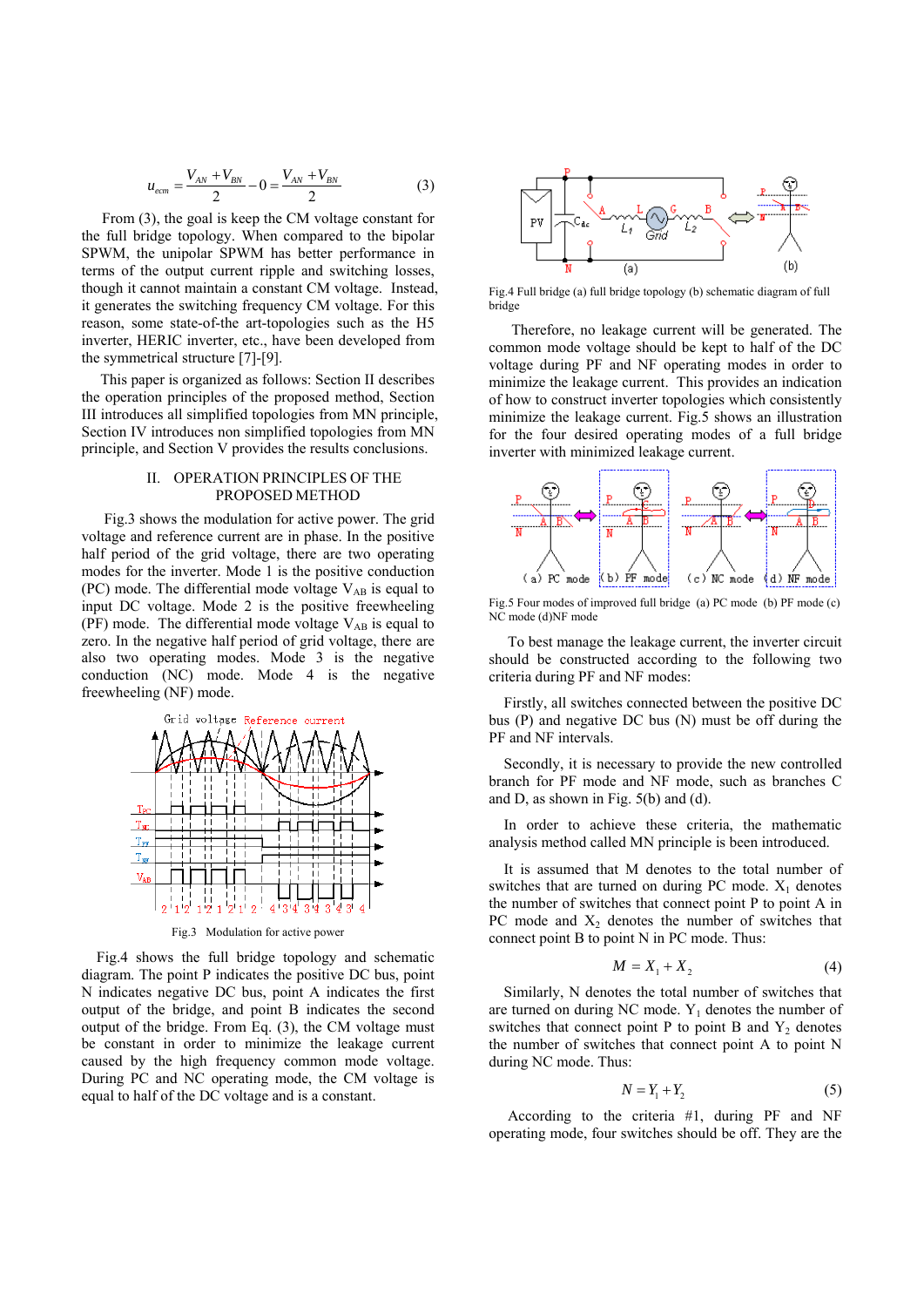switches between A and P, A and N, B and P and B and N. To acquire the simplified topology (ST), the maximum of the  $X_1, X_2, Y_1, Y_2$  shall be no more than 2. The detailed explain is introduced in Section IV.

$$
Max(X_1, X_2, Y_1, Y_2) \le 2
$$
 (6)

 When equation (6) is not satisfied, the topology is not the simplified topology, and the switches connected in series can be combined.  $Z_e$  is defined the simplified switch number. Therefore, only by using  $Z_e$  instead of Z according to the eq. (7) can the simplified topology be achieved.

$$
Z_e = \begin{cases} Z & Z \le 2 \\ 2 & Z > 2 \end{cases} \qquad Z \in (X_1, X_2, Y_1, Y_2) \tag{7}
$$



∆--No simplified topologies **×**--No exist topology

From Fig.5, the two controlled freewheeling branches should be added. Usually, this is achieved by using switch and a diode connected in series. Sometimes, the diode can be implemented by the body diode of an existing switch. Therefore, two topology families can be specified: one which uses external diodes and the other which appropriates the body diode of an existing switch. Table 1 shows the first topology family with external diodes. Table 2 shows the second topology family without external diodes.

# III. ALL SIMPLIFIED TOPOLOGIES FROM MN **PRINCIPLE**

 In this section, several examples are provided to show how to use the MN principal to derive a bridge type inverter with minimal leakage currents. In this section, it is assumed that (6) is satisfied.

#### *A. M:N=2:2 or 2:3 or 3:2*

Fig.6 shows an example of the M1 topology with external diodes. From tab.1,  $X_1=1$ ,  $X_2=1$ ,  $Y_1=1$ ,  $Y_2=1$ . In fig.6 (a), only one switch, Tp1, is used between point P and point A as  $X_1=1$ . One switch  $T_{P2}$ , is used between point B and point N as  $X_2=1$ . In fig. 6 (b), the switches  $T_{PL}$  $T_{P2}$  are keeping off as all switches must keep off in freewheeling mode. The controlled branch using switch  $T_{P3}$  and diode  $D_{F1}$  connects the point B and point A. In fig.6 (c), only one switch  $T_{N1}$  is used between point P and point B as  $Y_1=1$ . One switch  $T_{N2}$  is used between point A and point N as  $Y_2=1$ . In fig.6 (d), the switches  $T_{N1}$ ,  $T_{N2}$ are keeping off as all switches must keep off in freewheeling mode. The controlled branch using switchTN3 and diode  $D_{F2}$  connects the point A and point B. Similarly, the M2, M3 topology with external diodes and MD1, MD2, MD3 topology without external diodes can also be acquired.



Fig.6 Four modes of M1 topology (a) PC mode (b) PF mode (c) NC mode (d) NF mode

### *B. M:N=3:3*

Fig.7 shows one example of the MD4 topology without external diodes. From table.2,  $X_1=2$ ,  $X_2=1$ ,  $Y_1=2$ ,  $Y_2=1$ . In fig.7 (a), only two switches Tp1, Tp2 are used between point P and point A as  $X_1=2$ . One switch Tp3 is used between point B and point N as  $X_2=1$ . In fig. 7 (b), the switches  $T_{P1}$ ,  $T_{P3}$  are all off as all switches must stay off in freewheeling mode. The controlled branch using switchTp2 and diode  $D_{N2}$  connects the points B and A. In fig.7 (c), two switches  $T_{N1}$ ,  $T_{N2}$  are used between point P and point B as  $Y_1=2$ . One switch  $T_{N3}$  is used between point A and point N as  $Y_2=1$ . In fig.7 (d), the switches  $T_{N1}$ ,  $T_{N3}$  are keeping off as all switches must keep off in freewheeling mode. The controlled branch using switch  $T_{N2}$  and anti-diode  $D_{P2}$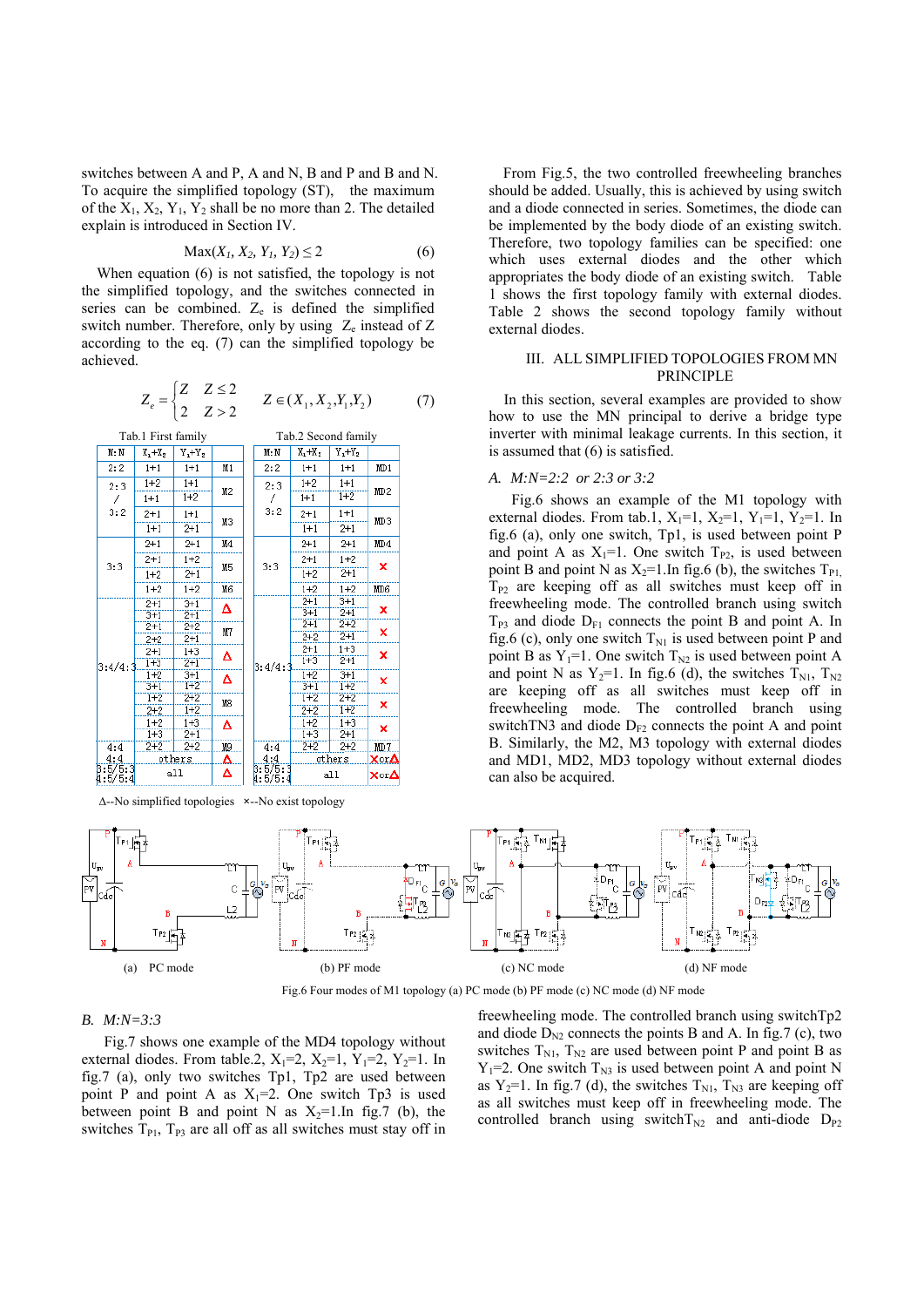connects the point A and point B. the topology can be simplified because the parallel switches  $T_{P1}$ ,  $T_{N1}$  can be instead of one switch  $T_1$ . Similar analysis, the M4, M5, M6 topologies with external diodes and MD6 without external diodes are also be acquired.



Fig.7 Four modes of MD2 topology (a) PC mode (b) PF mode(c) NC mode (d) NF mode

#### *C. M:N=3:4 or 4:3*

Fig.8 shows an example of the M8 topology with external diodes. From table.1,  $X_1=1$ ,  $X_2=2$ ,  $Y_1=2$ ,  $Y_2=2$ . In fig.8 (a), one switch  $T_{P1}$  is used between point P and point A as  $X_1=1$ . Two switches  $T_{P2}$  and  $T_{P3}$  are used between point B and point N as  $X_2=2$ . In fig.8 (b), the switches  $T_{P1}$ ,  $T_{P3}$  remain off as all switches must again stay off in freewheeling mode. The controlled branch using switch $T_{P2}$  and diode  $D_{F1}$  connects point B and point A. In fig.9 (c), two switches,  $T_{N1}$  and  $T_{N2}$ , are used between point P and point B as  $Y_1=2$ . Two switches  $T_{N3}$ ,  $T_{N4}$  are used between point A and point N as  $Y_2=2$ . In fig. 9 (d), the switches  $T_{N1}$ and  $T_{N4}$  remain off as they must in freewheeling mode. The controlled branch using switches  $T_{N2}$  and  $T_{N3}$ , and antidiodes  $D_{P2}$  and  $D_{P3}$  connects points A and B. Similarly, the MD6 without external diodes can also be acquired.



Fig.8 Four modes of MD2 topology (a) PC mode (b) PF mode(c) NC mode (d) NF mode

#### *D. M:N=4:4*

Fig.9 shows an example of the M8 topology with external diodes. From table.1,  $X_1=2$ ,  $X_2=2$ ,  $Y_1=2$ ,  $Y_2=2$ . In fig.9 (a), switches Tp1 and Tp2 are used between point P and point A as  $X_1=2$ . Two switches  $T_{P3}$ ,  $T_{P4}$ , are used between point B and point N as  $X_2=2$ . In fig. 9 (b), the switches  $T_{P1}$ ,  $T_{P4}$  again remain off as all expected in freewheeling mode. The controlled branch using switches  $T_{P2}$  and  $T_{P3}$ , as well as diodes  $D_{N2}$  and  $D_{N3}$  connect the points B and A. In fig.9 (c), two switches  $T_{N1}$  and  $T_{N2}$  are used between point P and point B as  $Y_1=2$ . Two switches  $T_{N3}$ ,  $T_{N4}$  are used between point A and point N as  $Y_2=2$ . In fig.9 (d), the switches  $T_{N1}$  and  $T_{N4}$  remain off as all switches stay keep off in freewheeling mode. The controlled branch using switch  $T_{N2}$ ,  $T_{N3}$  and anti-diode  $D_{P2}$ ,  $D_{P3}$  connects point A and point B. This topology can be simplified. The parallel switches  $T_{P1}$  and  $T_{N1}$  can be instead of one switch  $T_1$ . Similarly, the parallel switches  $T_{P4}$  and  $T_{\text{N4}}$  can also become the single switch  $T_{4}$ .



Fig.9 Four modes of MD2 topology (a) PC mode (b) PF mode(c) NC mode (d) NF mode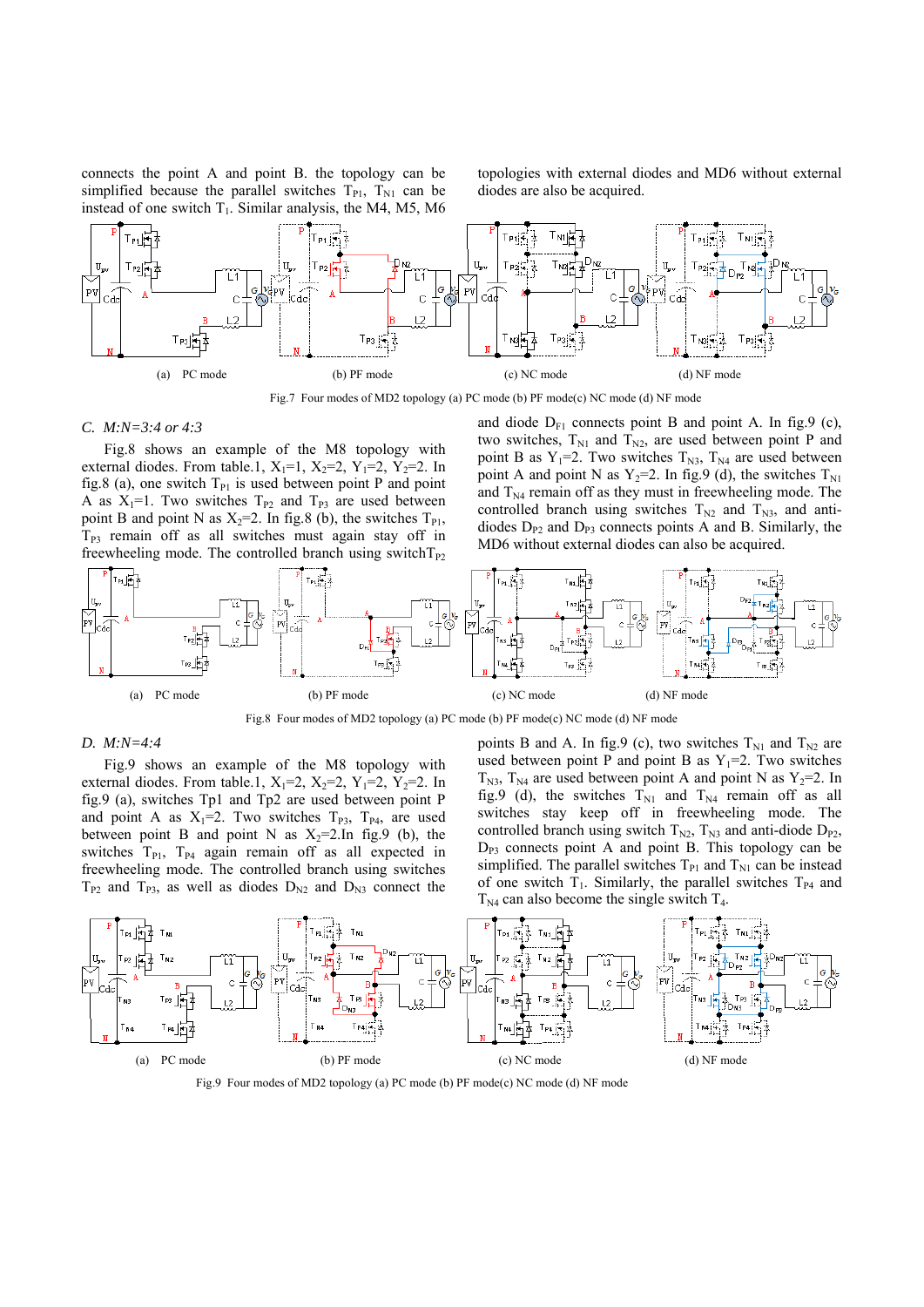*E.* All simplified topology from MN principle **From** the above described analysis method, we may generate the following simplified topologies using the MN principle, as shown in Fig.10 [10]-[16].



# IV. NON SIMPLIFIED TOPOLOGIES FROM MN PRINCIPLE

In this section, several examples are given to show how to use the MN principal to derive a bridge type inverter with minimum leakage current. This time, it is assumed that (6) is not satisfied. Therefore, the following demonstrated topologies are not the most in their most simplified forms.

### *A. M:N=3:4 or 4:3*

Despite this, we can generate many new topologies from the MN principle. However, in this case some series switches can be combined as necessary. The simplified topologies are that use the  $Z_e$  instead of  $Z$  according to the Eq. (7).

For example, For  $M=3$  N=4 (or  $M=4$  N=3), there also are four combined types. First,  $X_1=1$ ,  $X_2=2$ ,  $Y_1=3$ ,  $Y_2=1$ .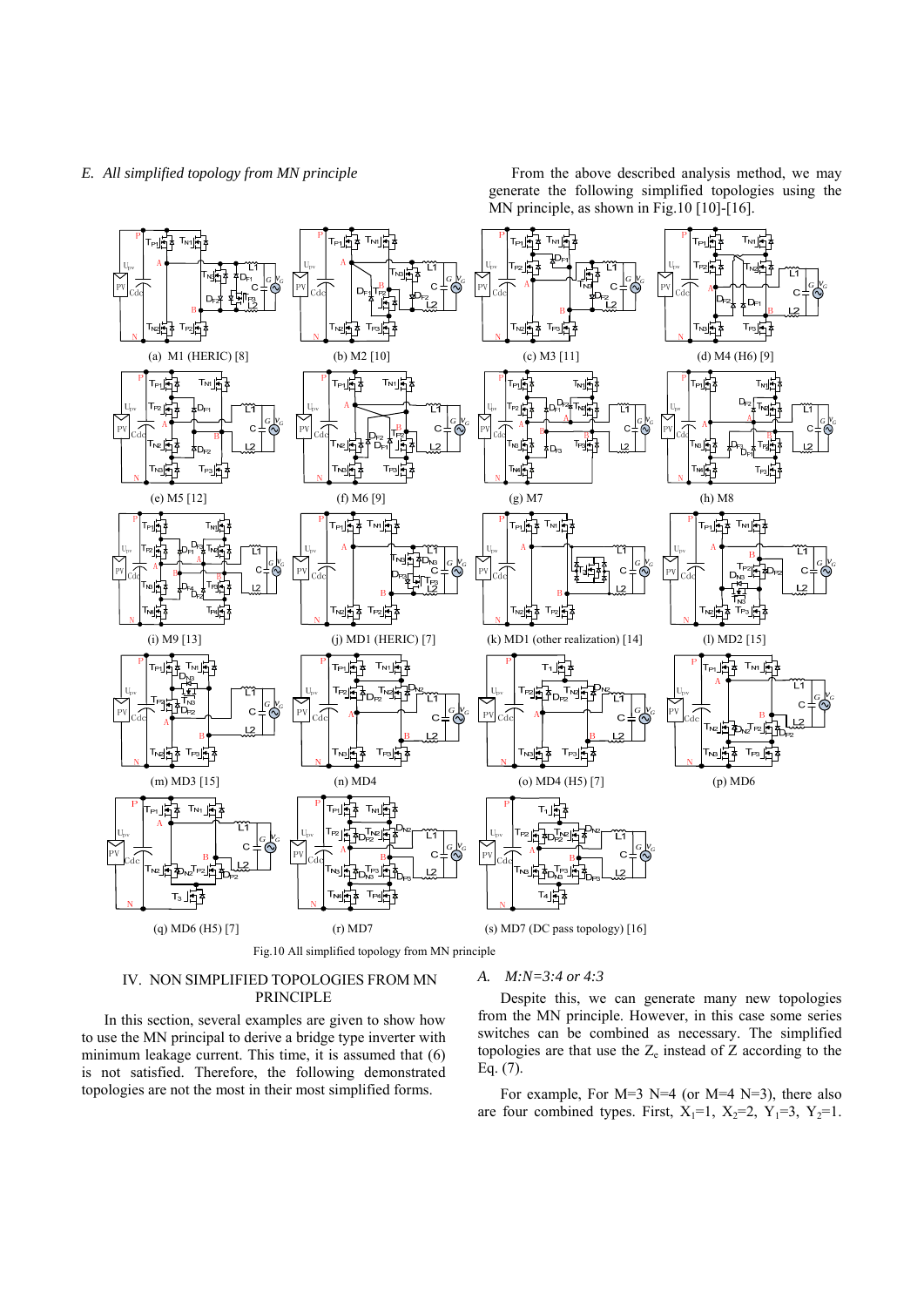Second,  $X_1=1$ ,  $X_2=2$ ,  $Y_1=1$ ,  $Y_2=3$ . Third,  $X_1=2$ ,  $X_2=1$ ,  $Y_1=3$ ,  $Y_2=1$ . Fourth,  $X_1=2$ ,  $X_2=1$ ,  $Y_1=1$ ,  $Y_2=3$ .

Fig.11 shows one example of  $X_1=2$ ,  $X_2=1$ ,  $Y_1=3$ ,

instead of one switch. Thus, the simplified topology is M4 shown in Fig.10 (d). Fig.12 shows the four non-simplified topologies. Their simplified topologies are M4, M5, M5, and M6 shown in Fig.10 (d), (e), (f).



Fig.11 First topology of  $X_1 = 1$ ,  $X_2 = 2$ ,  $Y_1 = 3$ ,  $Y_2 = 1$  (a) PC mode (b) PF mode(c) NC mode (d) NF mode



Fig.12 Four topologies of M=3 N=4 or M=4 N=3 (a)  $X_1=1$ ,  $X_2=2$ ,  $Y_1=3$ ,  $Y_2=1$  (b)  $X_1=1$ ,  $X_2=2$ ,  $Y_1=1$ ,  $Y_2=3$  (c),  $X_1=2$ ,  $X_2=1$ ,  $Y_1=3$ ,  $Y_2=1$  (d)  $X_1=2$ ,  $X_2=1$ , *Y1=1, Y2=3* 

*B. M:N= 3:5 or 5:3 or 4:5 or 5:3 and so on* 

When M or N is more than 4, such as  $M=5$ , the  $X_1$  or  $X_2$  is more than 2. The new topologies include the redundant switches. Their simplified topologies are seen in Fig.10.

For example, When the  $X_1=2$ ,  $X_2=1$ ,  $Y_1=1$ ,  $Y_2=4$ , the  $Y_2$  is more than 2, the  $Y_2$  is instead of  $Y_{e2}$  according to the Eq. (7). The simplified topology is  $X_1=2$ ,  $X_2=1$ ,  $Y_1=1$ ,  $Y_{e2}=2$ , and it is equivalent to M5 topology shown in Fig.10 (e).

# V. CONCLUSION

The MN synthesis method is proposed to derive new full bridge inverter with minimum leakage current introduced by common mode voltage. The MN method has two primary criteria. Additionally, examples have been provided to illustrate how to use the MN principal to derive new topologies. It has been demonstrated that there are only 15 full bridge inverter topologies that can minimize the leakage current. The final paper will provide a more detailed analysis and derivation procedure of this method. The two basic criteria shall be seen in more detail, as well as a rigorous analysis of the simplified topologies. Here, 15 simplified topologies have been synthesized according to the MN method. All other possible topologies have been shown to be the non-simplified equivalents, depending on the existence and requirements of external diodes. This paper has also introduced the method to simplify the non-simplified topologies. We have has proven that no new simplified full bridge topologies exist. Notably, most of the simplified topologies from MN method have been verified by existing papers and patents.

# **REFERENCES**

- [1] S. B. Kjaer, J. K. Pederson, and F. Blaabjerg, "A review of single-phase grid-connected inverters for photovoltaic modules," *IEEE Trans. Ind. Appl.*, vol. 41, no. 5, pp. 1292–1306, Sep. /Oct. 2005.
- [2] F. Blaabjerg, Z. Chen, and S. B. Kjaer, "Power electronics as efficient interface in dispersed power generation systems," *IEEE Trans. Power Electron.*, vol. 19, no. 5, pp. 1184–1194, Sep. 2004.
- [3] O. Li and P. Wolfs, "A review of the single phase photovoltaic module integrated converter topologies with three different dc link configuration,"*IEEE Trans. Power Electron.*, vol. 23, no. 3, pp. 1320– 1333, May.2008.
- [4] O. Lopez, F. D. Freijedo, A. G. Yepes, P. Fernandez-Comesana, and so on, "Eliminating ground current in a transformerless photovoltaic application," *IEEE Trans. Energy Convers.*, vol. 25, no. 1, pp. 140–147, Mar. 2010.
- [5] R. Gonzalez, E. Gubia, J. Lopez, and L.Marroyo, "Transformerless single phase multilevel-based photovoltaic inverter," *IEEE Trans. Ind. Electron.*,vol. 55, no. 7, pp. 2694–2702, Jul. 2008.
- [6] H. Xiao and S. Xie, "Transformerless split-inductor neutral point clamped three-level PV grid-connected inverter," *IEEE Trans. Power Electron.*,vol. 27, no. 4, pp. 1799–1808, Apr. 2012.
- [7] M. Victor, F. Greizer, S. Bremicker, and U. H¨ubler, "Method of converting a direct current voltage from a source of direct current voltage, more specifically from a photovoltaic source of direct current voltage, into an alternating current voltage," U.S. Patent 7 411 802, Aug. 12, 2008.
- [8] S. Heribert, S. Christoph, and K. Jurgen, "Inverter for transforming a DC voltage into an AC current or an AC voltage," Europe Patent 1 369 985(A2), May 13, 2003.
- [9] W. Yu, J. Lai, H. Qian, and C. Hutchens, "High-efficiency MOSFET inverter with H6-type configuration for photovoltaic non-isolated acmodule applications," *IEEE Trans. Power Electron.*, vol. 26, no. 4, pp. 1253–1260, Apr. 2011.
- [10] G. Hu and Y. Chen, "A new Grid-tied Inverter," China Patent CN201550040U, Aug, 11, 2010.